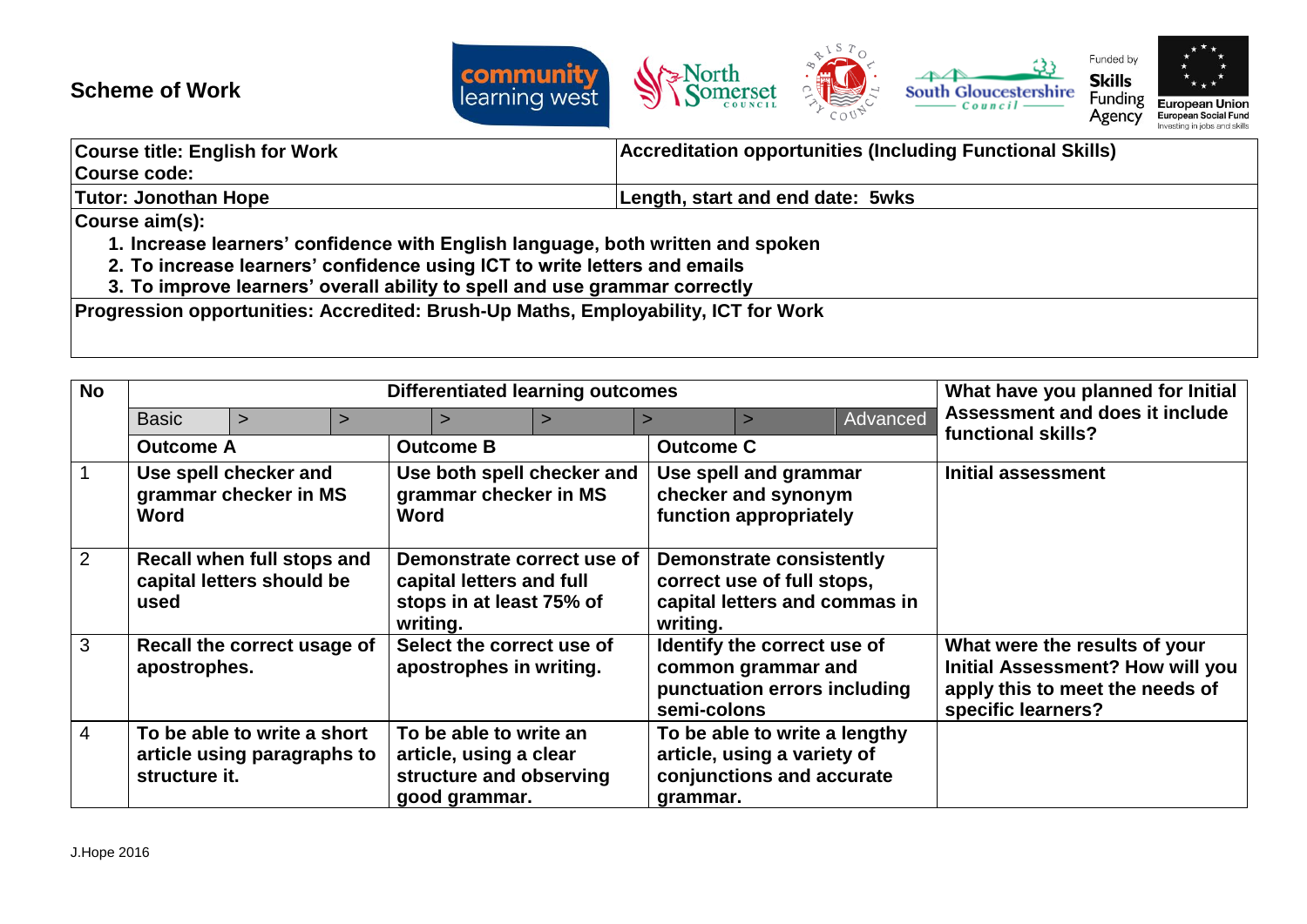| <b>Session</b> | Learning<br>outcomes | <b>Assessment / learning</b><br>checks                                                                                                  | Notes - including teaching methods / learner activities and<br>resources, opportunities for functional Skills development                                                                                                                                                                                                                                                             | <b>Good practice checklist</b>                                                                                                                                                                                                                                  |
|----------------|----------------------|-----------------------------------------------------------------------------------------------------------------------------------------|---------------------------------------------------------------------------------------------------------------------------------------------------------------------------------------------------------------------------------------------------------------------------------------------------------------------------------------------------------------------------------------|-----------------------------------------------------------------------------------------------------------------------------------------------------------------------------------------------------------------------------------------------------------------|
|                | number               |                                                                                                                                         |                                                                                                                                                                                                                                                                                                                                                                                       | Have you planned:                                                                                                                                                                                                                                               |
|                |                      | Tutor observation<br>Written work                                                                                                       | Sentence structure<br>Introduction to session outcomes.<br>Paperwork and IA<br>MS Word - practice and familiarisation.<br>Spell-check and grammar function<br>Synonyms<br>Create and save new Word Doc to online storage<br>Sentence writing - hobbies / interests<br>Fix sp and gr using Word tools.<br>Setting Proofing Language - English UK not United States<br><b>Mnemonics</b> | $\Box$ Assessment/checking<br>with learners of<br><b>Functional Skills</b><br>English, Maths, IT as<br>appropriate<br>$\Box$ Differentiation<br>$\Box$ Embedded FS learning<br>opportunities?<br>$\Box$ Methods/format for<br>regular recording<br>progress and |
| $\overline{2}$ | $\overline{2}$       | Tutor led<br>Discussion<br>Learner feedback<br>Tutor led - discussion<br>Written work<br>Learner feedback - input.<br>Diaries completed | <b>Punctuation and grammar 1</b><br>Introduction to session outcomes.<br>Full stops and capital letters<br>Crimes against punctuation<br>Capital letters<br>Commas for meaning<br>Commas for information<br>Commas in lists<br>Apostrophes                                                                                                                                            | achievement with<br>learners?<br>Timely reviews and<br>$\Box$<br>recording of learning<br>and progress<br>$\Box$ Embedded equality and<br>diversity?<br>Enhancement of<br>$\Box$<br>learning by using digital<br>technologies?                                  |

J.Hope 2016

safety?  $\square$  Ensuring learners feel safe and able to raise

 $\square$  Attention to health and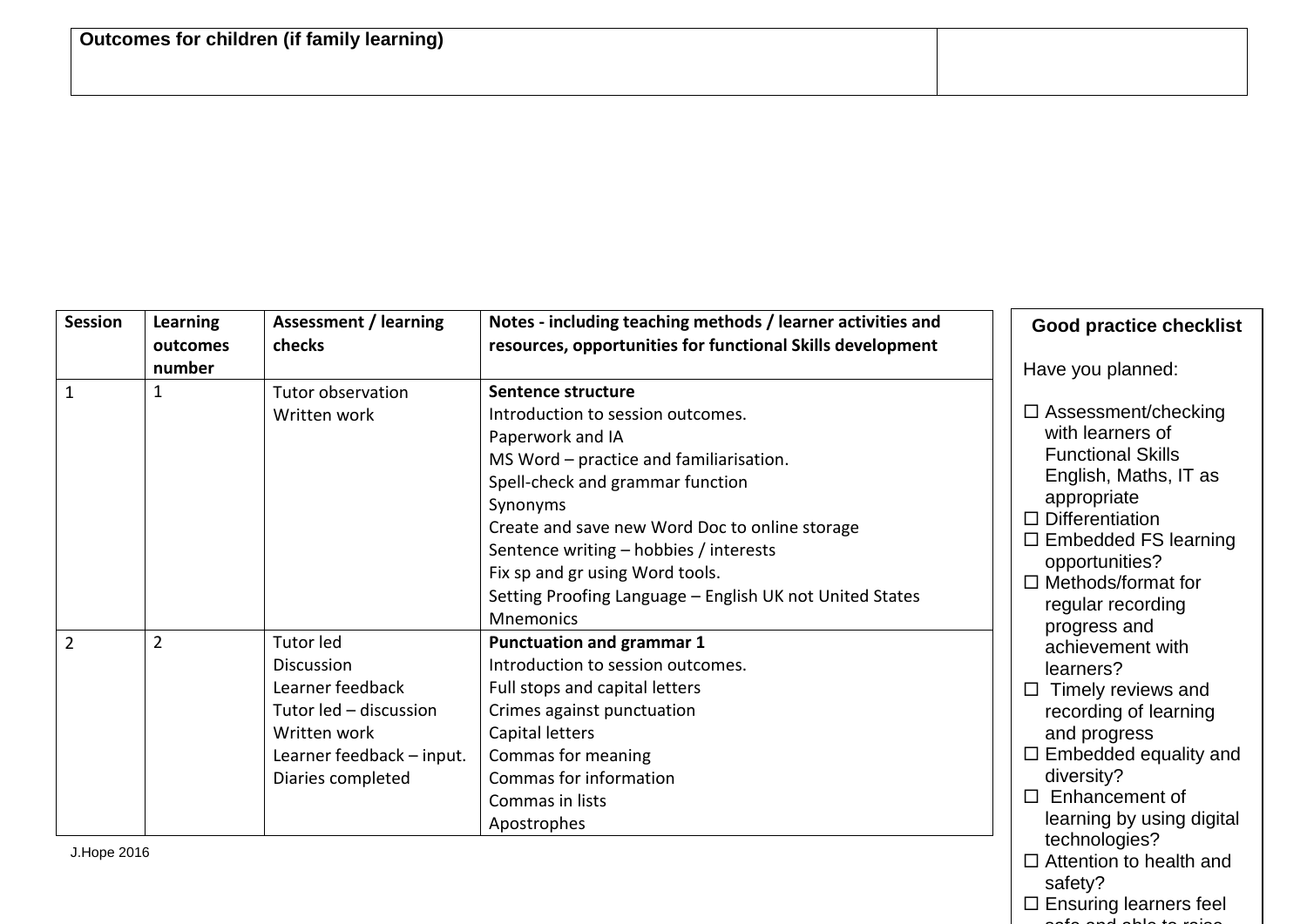|                |               |                         | Contraction                                          |
|----------------|---------------|-------------------------|------------------------------------------------------|
|                |               |                         | Possessive                                           |
|                |               |                         | Reflection on learning                               |
|                |               |                         | Evaluation of session.                               |
|                |               |                         | Learners record own progress.                        |
|                |               |                         |                                                      |
| $\overline{3}$ | 3             | Tutor led               | <b>Punctuation and grammar 2</b>                     |
|                |               | Group discussion        | Introduction to session outcomes                     |
|                |               | Tutor led - discussion. | Crimes against apostrophes                           |
|                |               | Learner feedback        | <b>Punctuation Rules</b>                             |
|                |               | Learning diaries        | Hyphens                                              |
|                |               | completed               | Semi-colons                                          |
|                |               |                         | Commas in a list                                     |
|                |               |                         | Recognising plural / singular                        |
|                |               |                         | Their, there, there, they're                         |
|                |               |                         | Your / you're                                        |
|                |               |                         | Whose / who's                                        |
|                |               |                         | Its / it's                                           |
|                |               |                         | Reflection on learning                               |
|                |               |                         | Evaluation of session.                               |
|                |               |                         | Learners record own progress.                        |
|                |               |                         |                                                      |
| 4              | 1, 2, 3, 4, 5 | Tutor led, discussion   | <b>Letters</b>                                       |
|                |               | Q&A                     | Letter purpose                                       |
|                |               | Peer assessment         | Formal and Informal                                  |
|                |               | Peer discussion         | Letter Templates                                     |
|                |               | Peer learning           | Content                                              |
|                |               | On-board marking        | Purposes of letters                                  |
|                |               | Self-assessment,        | Inserting phrases                                    |
|                |               | observation, individual | <b>Break</b>                                         |
|                |               | support.                | Letter writing                                       |
|                |               |                         | <b>Spellings</b>                                     |
|                |               |                         | Formal words game                                    |
|                |               |                         | Hand out course diaries and ask learners to fill in. |
|                |               |                         | Homework                                             |